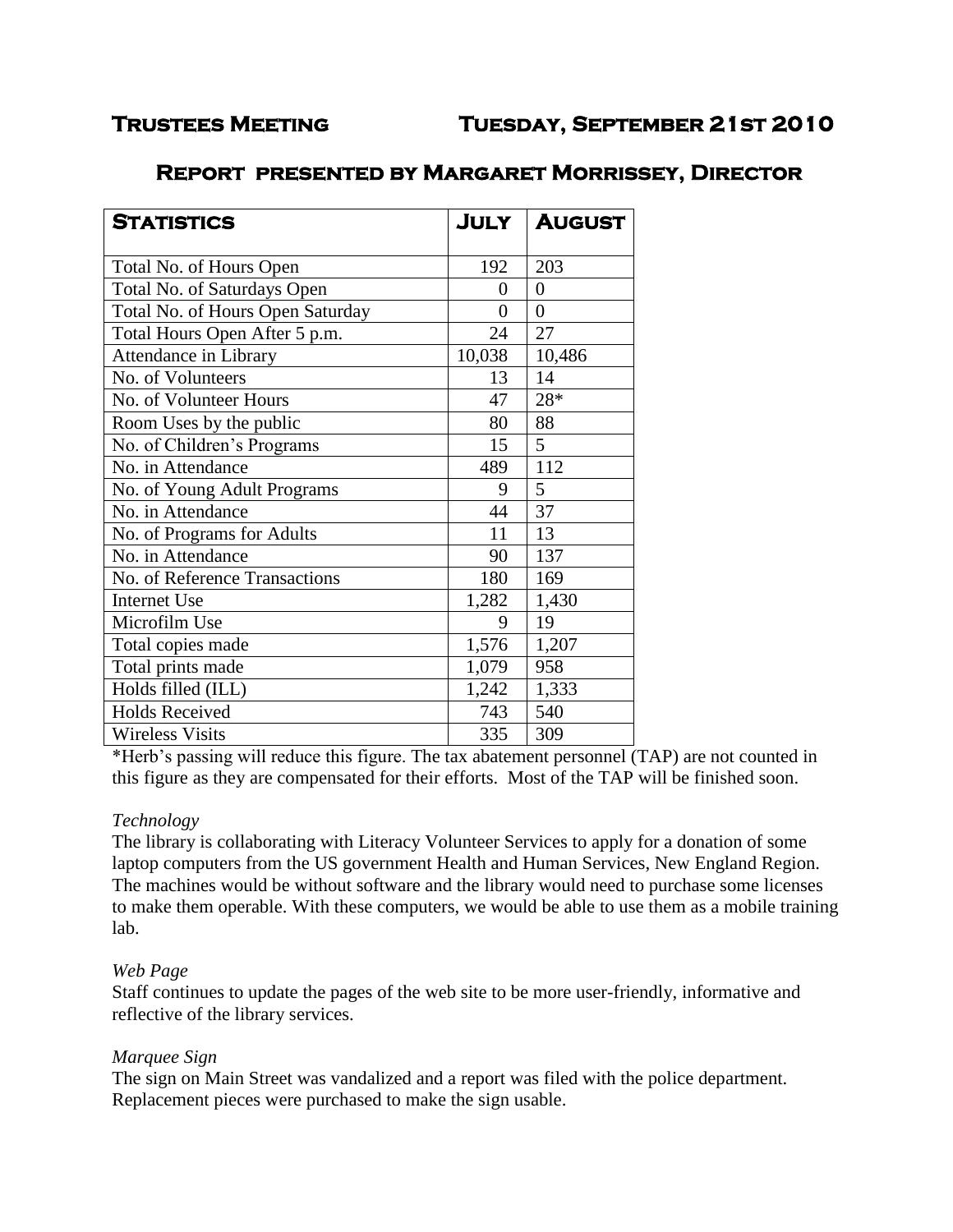## *Building*

- Tree quotation for a total of \$1,575.00 from Benoit Landscaping (company approved by the town). \$1,000 of which to remove the boxelder in the north section of the parking lot that is mingled with the wrought iron fence. I am still working on where our boundary line is *vis à vis* the tree and the fence, before we can move along on this project.
- In addition, the DPW has already removed the dead tree and stump, on Main Street side of the building. A quote of \$225 has been given by Benoit for replacing with a crab apple There is also some pruning of two other Mountain Ash that will be done, as part of this project \$150 and \$200 to trim the overhanging branches in the rear parking area.
- Fence D&D have been here about the wrought iron fence repair and I am waiting on the quotation. D&D will facilitate the cutting of
- Foster Street Steps the bluestone steps at the Foster St. entrance need to be reset, and repaired in places. \$1,850. There are some areas of the building where the brick joints need to be re-pointed. \$680. Quotation for the work has been received from Alan DiPietro (again, this company is approved by town) Total \$ 2,530.00
- Ceiling A representative from Sherman Williams came by to get some paint chips to test a while ago. I have not had a report from him and will need to follow up.
- Telephone Kiosk has been removed by Verizon. The coin operated phone was removed a number of months ago.
- Periodicals Room the refurbishment of the periodicals room to become a meeting space is completed. A dehumidifier and whiteboard have been purchased.
- Diversified Signs more signage has been installed and we are still waiting for some more signs to be completed by the company. They are trying to match some existing signs and sourcing the material is a challenge.

## *Staff*

Ashley St. Laurent is the new library aide working in the Children's Room, filling a vacancy created by a staff member who re-located out of state. The applications for the other library aide position in Technical Processing/Children's Room are being reviewed.

## *Volunteers*

The saddest news was the passing of our dear friend and staunch volunteer Herbert Grignon of Sturbridge. Herb Grignon will be missed by all of us. Herb was a wonderful person who had a strong work ethic, who truly embodied the spirit of volunteerism, coming here twice a week to give of his time so generously. Thank you to the Trustees for the bouquet of flowers to his family. A gracious acknowledgment was received from the family.

## *Tax Abatement Personnel*

A change in the 'volunteer' figure in the statistics will be noticed, as it is comprised of the contribution Herb made as well as the interaction the Friends of JEL has with the public during programming. Herb's significant contribution will be missed. The tax abatement personnel hours (68 hours per person) are not included in the Volunteer hours reported in the statistical section,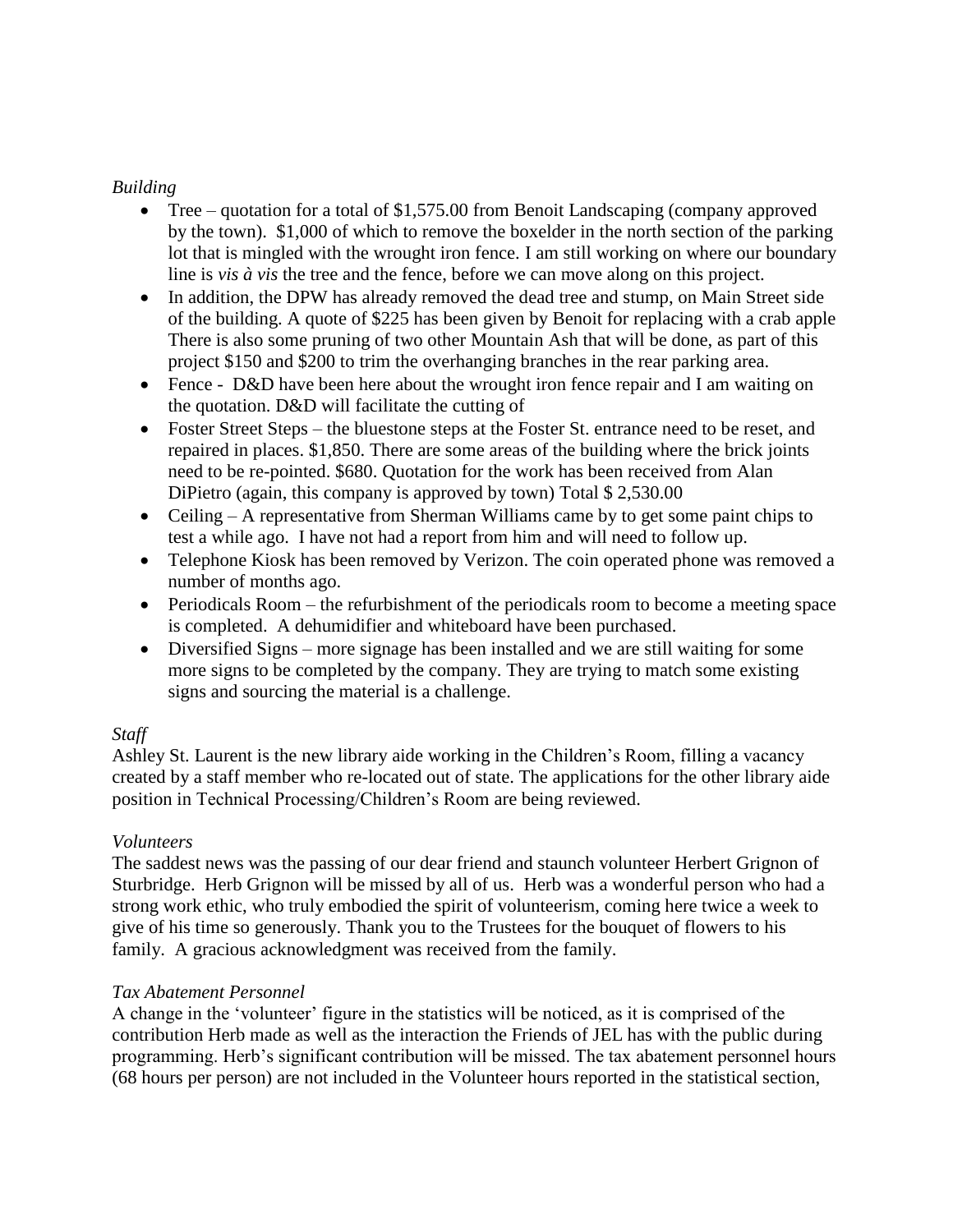as they are compensated for their efforts. Most personnel have almost completed their required hours, by this time of year.

*Summer Reading* 2010 participants were Adult : 93 Teen: 26 Kids: 156

The Children's Room had an Ice Cream Social to finish the Summer Reading program – the event was well attended with parents assisting with the desserts and the distribution of prizes. Thanks to the Trustees we had a nice prize for the adults–The Friends of the Library also provided prizes.l Attractive prizes provided a good incentive to the patrons and we thank the Board (for a New England Water Barrel) and the Friends for their donations (including an Ipod and flash drives), as well as local businesses. Next year, Massachusetts will join the national summer reading program.

### *Programs*

The recurring programs (Knitting with Sonya, Anime Club for Teens, Mystery Book Club) continue to meet, and have strong attendance – our newest program, Inkwell Imaginings, continues to grow and they are moving from a twice monthly to a weekly schedule in October. The knitting group visited Webs Yarn Shop in Northampton on the  $24<sup>th</sup>$ . Thanks to the Police Department for the use of the PD van. A classic movie was screened in the Pioppi room on Saturday last to gauge interest in having a Saturday morning program series.

### *Long Range Plan*

The sub committee consisting of Joan Menard, Dick Whitney, Gary Bridgman, Ashley Malouin and Margaret Morrissey met August  $17<sup>th</sup>$ . Joan and Margaret have since met on September  $7<sup>th</sup>$  to discuss the draft document.

#### *Name Badge Project*

Quotation from Colonial Copy, Central Street for batch of 20 badges or more would be at the rate of \$20 each. Orders under 20 will be charged at \$25 per item. A silver rectangular shaped badge has been selected with rounded corners and a magnetic back. The JEL logo will be on the left panel and on the right the forename of the staff member and their job title on the line underneath. The script will be in black ink.

#### *Grants*

Check for *Digital Treasures* project for \$2,000 was from Michael Cimini and Angela Cheng-Cimini (formerly of Yankee Spirits) in a competitive grant process. The staff is currently working on applications to the Local Cultural Council for funding for programming - in FY10 we received funding for 5 programs and hope to be equally successful again this year.

#### *Digital Treasures and Digitization*

I met with Tracy Seelye, editor of the Stonebridge Press to discuss digitization and the SEN archive. Many of the questions and suggestions that I raised have not yet been considered by the newspaper. Tracy is going to raise the issues with the publisher, Frank Chilinski and that she would organize a future meeting to discuss further.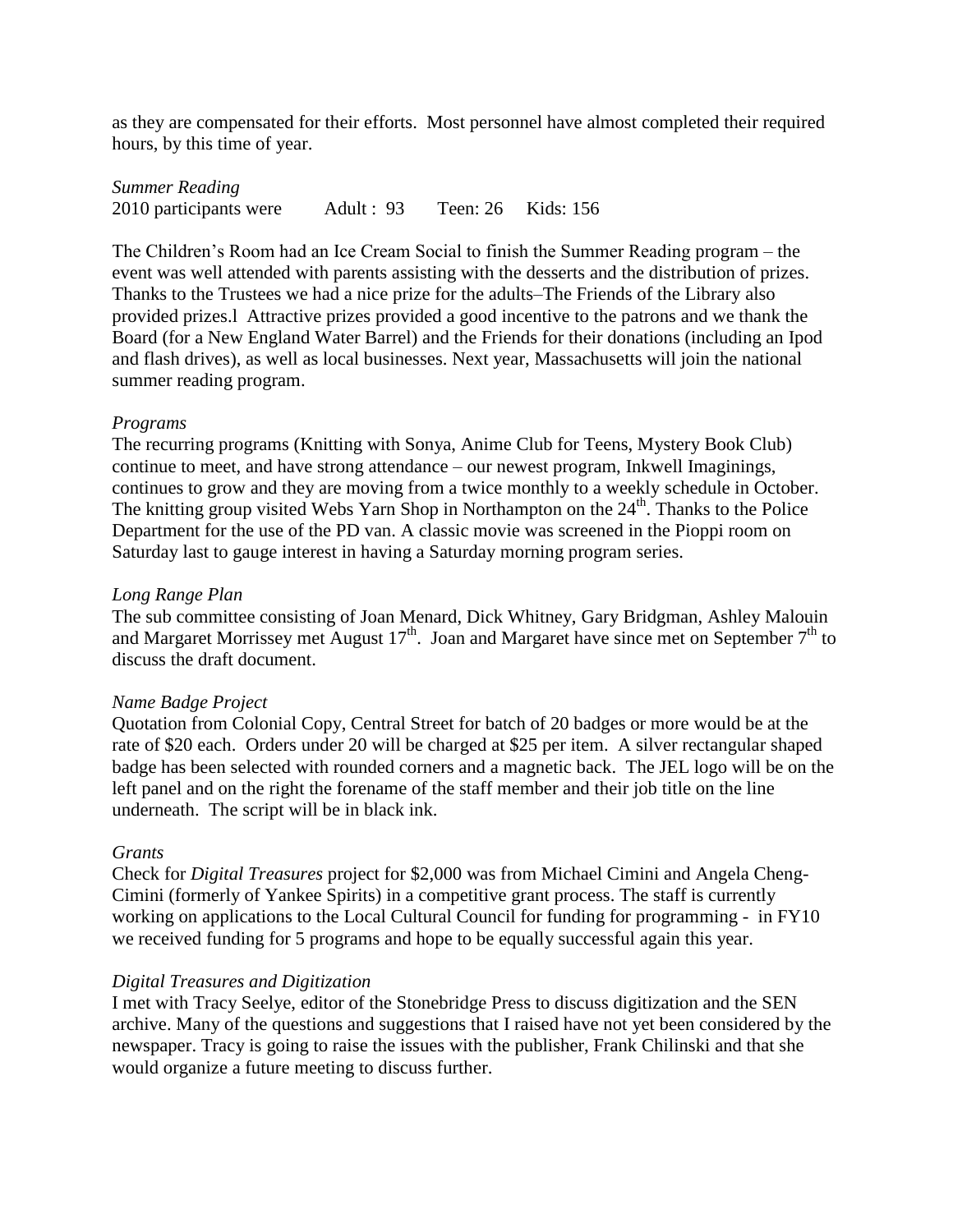## *Donations*

Friends of the Jacob Edwards Library received a \$60 cash donation from a patron who wished to express his gratitude for using the facilities at JEL, while his children attended a camp at Old Sturbridge Village. \$100 was received from Mari Ada Crosbie in memory of her late grandfather John Crosbie.

## *GED*

Working with QCC to coordinate a meeting of local GED services. Wednesday, September 22<sup>nd</sup> at 2:30 p.m. has been agreed. Service agencies responded with enthusiasm to this suggestion as we all recognize that the services need to be coordinated and do a better job of promotion.

## *MEMA*

MEMA – the state emergency management agency visited the library in response to the survey we completed earlier, so as to assess the building for suitability as a site for future use, should the need arise. Colleagues from the local emergency team joined the meeting. The building was approved for use as a site to process paperwork in the event of a local disaster. In a situation like this, MEMA would anticipate to operate from the building for approximately 3 weeks.

## *Meeting Rooms and Space*

Preparations to open the periodicals room as a meeting space are well underway. A dehumidifier was purchased and has been installed. Furniture from other areas in the building has been used to create a useable space. Whiteboards have been purchased for this room and for the study rooms as well.

## *Parking Lot*

The library is attempting to meet the increasing demand for parking, especially if the meeting rooms are in use and we are having participants use the public parking at Larochelle Way.

## *Policies*

Worked on updating meeting room and display policies. Drafts prepared for approval by the board at today's meeting.

## *State Aid and Annual Reporting*

The state aid reporting cycle has commenced. I will be attending a training next week on the financial section of the state aid report. ARIS report was submitted in August.

## *Programs*

The library celebration of Hispanic Heritage month was a success. *Son D'Plena* played during the reception for artist Jenny Marcano. There was a large attendance. Met with Chairwoman of the Board to discuss the draft Long Range Plan. Saturday hours resumed on September  $11<sup>th</sup>$ .

## *Outreach*

The library participated in an initiative started by Catholic Charities for donations of school supplies known as *Stuff the Bus*. Catholic Charities reported that 41 local families were assisted.